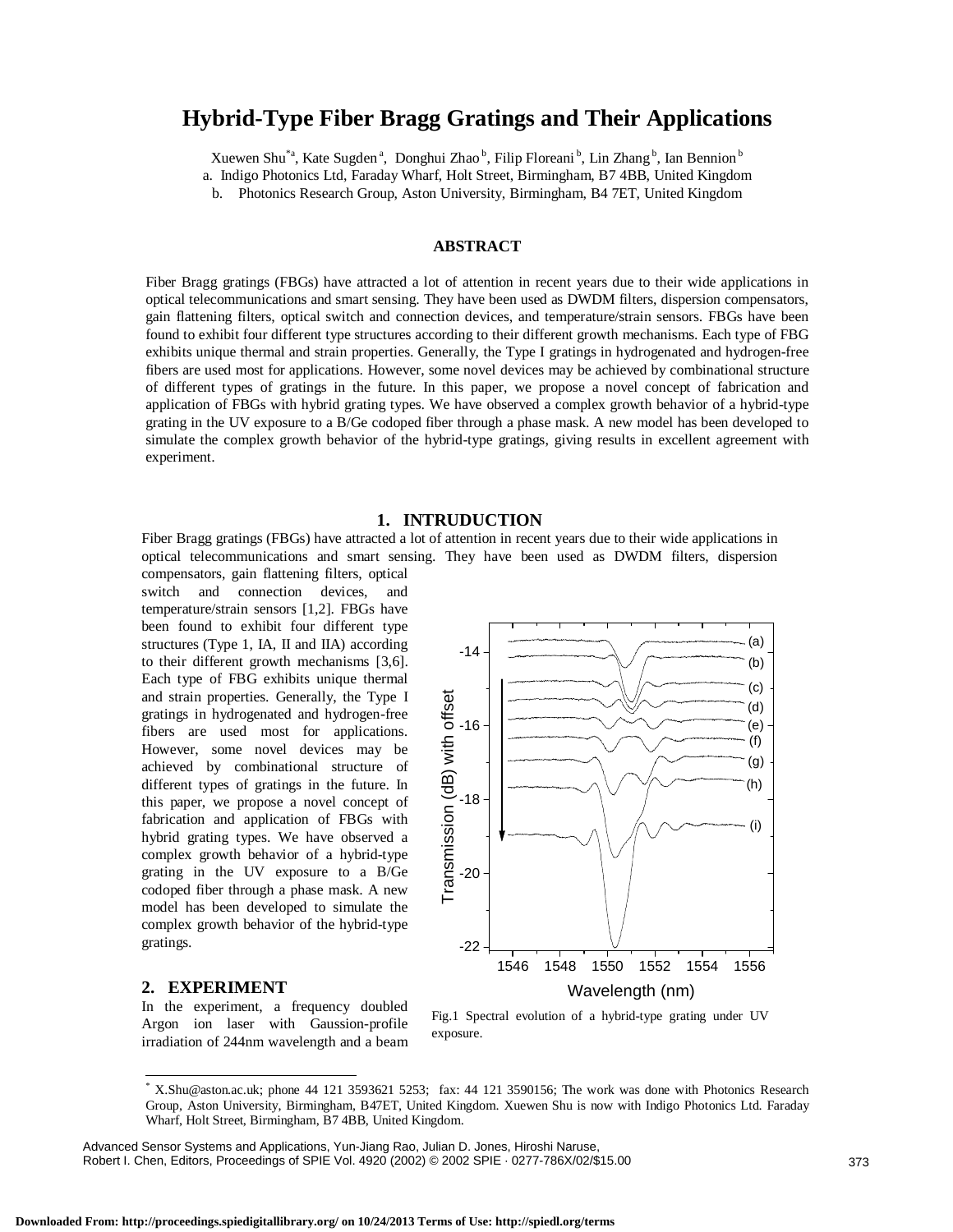size about 0.4mm was used. FBGs were inscribed in hydrogen-free B/Ge codoped fiber. In the inscription process, we exposed a beam-size section of the fiber through a phase mask. The laser output power was kept at 100mW. A broadband light source and an optical spectrum analyzer with a resolution of 0.1nm were used to record spectra during UV exposure. Fig.1 show the spectral profiles of the grating evolving from Type I to Type IIA during the UV exposure. Clearly, the grating grew, first, as a normal Type I grating: its strength increases with increasing exposure time and the central wavelength shifts to the longer wavelength side, as shown by the curves (a) and (b) in Fig.1. However, with further increasing UV exposure, the resonance split into three peaks and the center peak grew weaker and eventually disappeared whereas the two outside peaks

became larger, as indicated by the curves (c)-(f). The strengths and bandwidths of the two remaining peaks grew stronger further (curve (g)) and finally merged into one peak at the short wavelength side (curves h and I), indicating an almost complete evolution to a Type IIA grating.

### **3. SIMULATION AND DISCUSSION**

The experimental observed grating type evolution may be simulated by considering the distribution of the UV-induced refractive index change in a B/Ge fiber and the UV beam profile. Although previous publications have concluded that the growth of the Type I grating is associated with a UV-induced positive index change and the Type IIA grating is with a negative index change, the evolving process involving hybrid-type grating has not been discussed. We have developed a new model which combines the effects from the beam profile and the UV induced index distribution. We have found that this model can be used to explain the complete grating evolution process from Type I to Type IIA .

As mentioned in the Experiment section that the UV beam used in the experiment had a Gaussion beam profile. The UV beam with such a profile will lead to the centre part of the grating being exposed more to the laser irradiation than the side parts. For a hydrogen-free B/Ge codoped fiber, the grating will change from the type I to type IIA with increasing UV exposure [3,4]. Therefore, the centre part first grows into type IIA grating, which means it reaches negative index change, while the side parts remain as type I grating



Fig.2 Normalized index change distribution for the simulations used in Fig.3. From (a) to (i),  $t = 30, 55, 90, 120, 145$ , 166, 188, 210, 240s.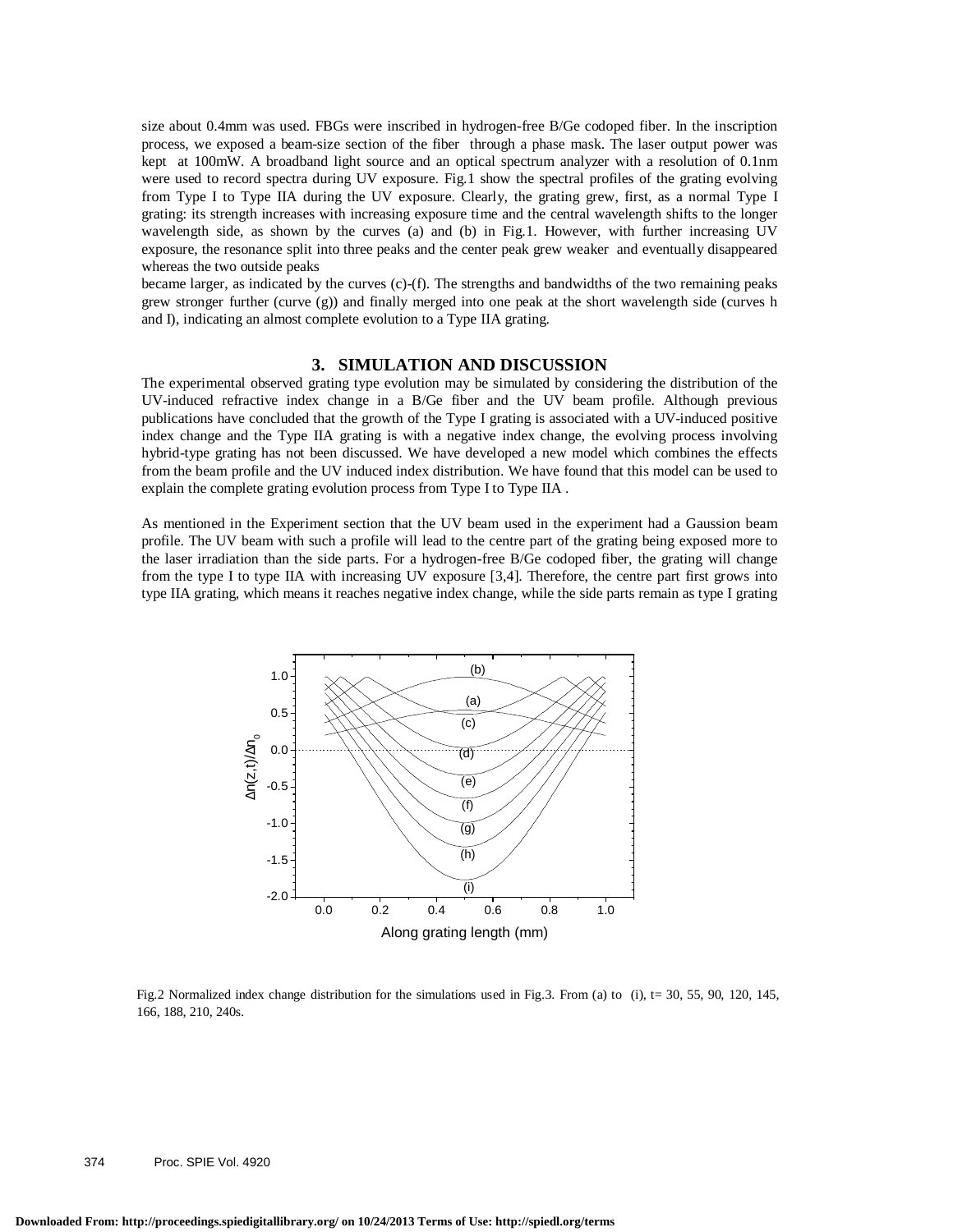with positive index change. We can, thus, assume the dynamic UV-induced index distribution across an UV-exposed fibre exhibiting a distribution as

$$
\Delta n(z,t) = \begin{cases}\n\Delta n_0 f(z) \int_0^t C_1(t) dt & \text{when } \Delta n(z,t) < \Delta n_0 \\
\Delta n_0 [1 - f(z) \int_{t_0(z)}^t C_2(t) dt] & \text{when } \Delta n(z,t) \ge \Delta n_0\n\end{cases}
$$
\n(1)

where  $f(z)$  is normalized beam profile  $(f(z) = \exp(-Bz^2/L_e^2)$  with B=4 used in

our calculation),  $L_{g}$  is the grating length, *z* is the axis along the grating length,  $n_0$ is the maximum refractive index change that can be reached for type I grating,  $t_0$  $(z)$  is the time to reach  $n_0$  at *z* position, and  $C_1(t)$  and  $C_2(t)$  are the coefficients that indicate the growth speed of type I grating and type IIA grating, respectively. The values of  $C_1(t)$  and  $C_2$ *(t*) are dependent on the UV laser power, and usually are a function of time due to their non-linear growth speed. For simplicity, we have considered  $C<sub>1</sub>(t)$  and *C2 (t*) to be constants (i.e. linear growth regime) in this paper.

Fig.2 shows a set of normalized index change distributions at different times of 30s, 55s, 90s, 120s, 145s, 166s, 188s, 210s, 240s, which were chosen to simulate the growth curves of (a)-(i) in Fig1. In the simulation, other parameters used are  $n_0=0.001$ ,  $Lg=1$ mm,  $C_1$ =0.018s<sup>-1</sup>,  $C_2$ =0.015s<sup>-1</sup>. The calculated transmission spectra with the index change profiles shown in Fig.2 are plotted in Fig.3. Note, the simulated grating growth curves are in excellent



Fig.3 Calculated evolution spectra of a hybrid-type grating during its growth.

agreement with the experimentally measured ones in Fig. 1, indicating the effectiveness of our model.

Hybrid-type fiber grating may find applications in optical communications and optical sensing. For example, proper combination of positive-index (Type I) and negative-index (Type IIA) grating structures may generate desirable apodization effect leading to either near-constant dispersion [5] or dispersion slop to suit for optical communication applications. Simultaneous temperature and strain sensors may be constructed by mixing different type of gratings, since different type gratings have quite different thermal properties [6].

# **4. CONCLUSIONS**

We have introduced a new concept of hybrid-type fiber Bragg grating. As an example, we demonstrate complex growth behaviour of a hybrid-type grating generated in B/Ge codoped fiber. A new numerical